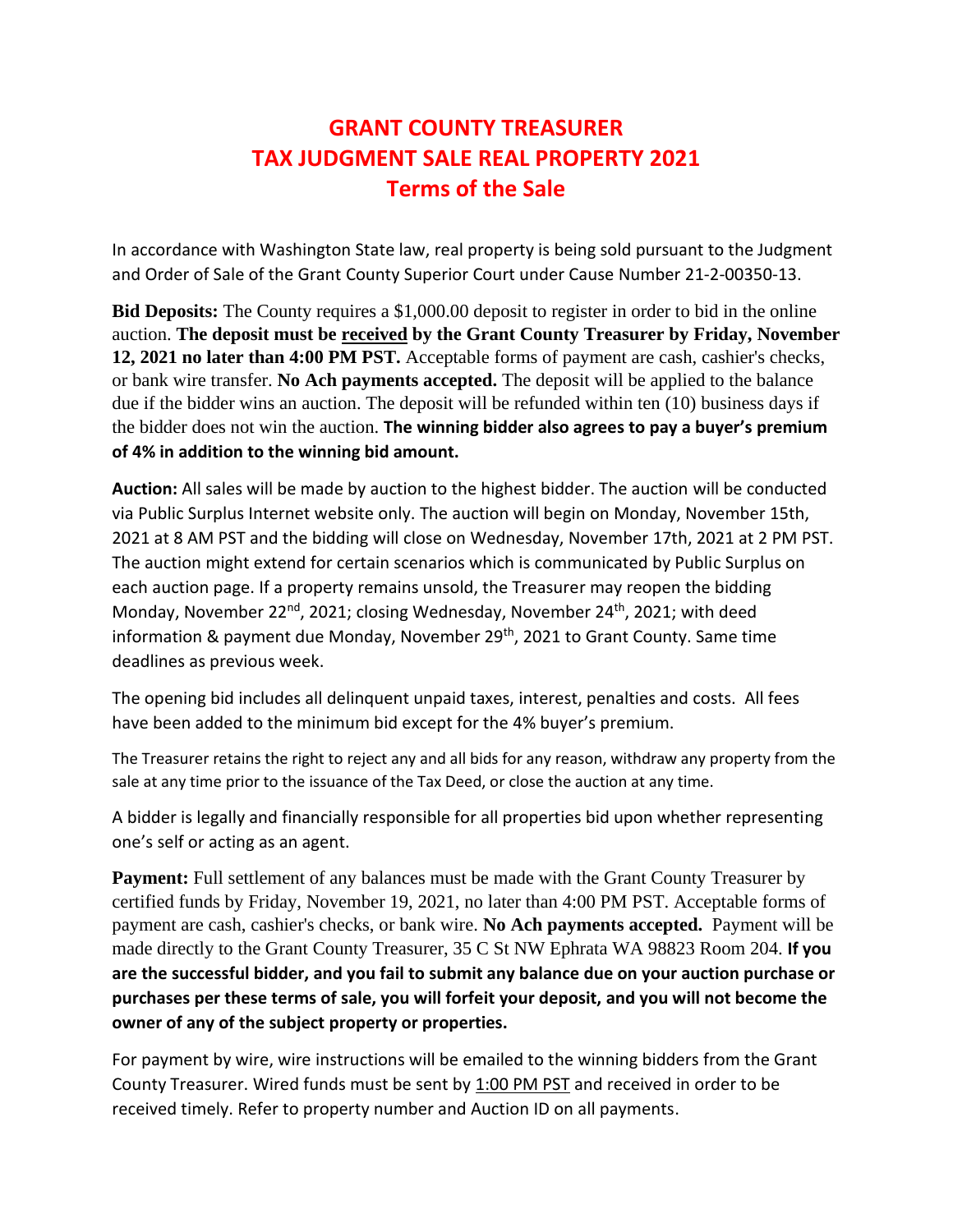The County is not liable for the failure of any device that is not owned, operated, and managed by the county, which prevents a person from participating in any sale. "Device" includes, but is not limited to; computers and other equipment to access internet, hardware, networks, software applications, and web sites.

**A bid is an irrevocable offer to purchase property**. The Grant County Treasurer reserves the right to pursue all available legal remedies against a non-paying bidder. Any nonpaying bidder may be banned from future auctions.

No Grant County employee or officer may bid at the sale, nor may such person act as an agent or allow any agent to bid on their behalf.

All fees to complete and record the deed are included in the minimum bid amount. A Treasurer's Tax Deed will be issued within thirty days of the close of the auction.

Title companies may not insure for a period of three years following the foreclosure sale. Talk to your title company to see what processes will be accepted for they to provide title insurance.

## **Properties are sold "AS IS". Research and Inspect Thoroughly Prior to Bidding**.

Prospective purchasers are urged to examine the location and desirability of the properties available to their own satisfaction prior to the sale. The County Treasurer makes no representation of warranty, nor any guarantee of warranty, either expressed or implied, relative to the usability, location, property lines, topography, physical condition, address, or fitness for any use or purpose.

All properties are offered for sale on a "where is" and "as is" basis without any representation or warranty, expressed or implied. It is the responsibility of the purchaser to do their own research as to whether the property may be subject to liens, encumbrances, or restrictions and whether the property is suitable for their intended use. The properties may not be buildable lots. The Treasurer is not responsible for surveying, identifying or locating property boundaries for buyers.

The Treasurer's Office makes no guarantee, expressed or implied, relative to the title, location or condition of the properties for sale, which include whether a parcel is contaminated with hazardous, toxic, or contamination of any kind from any source, or whether parcels are subject to restrictions based on sensitive areas ordinances, applicable land use laws, or regulations. Bidders are further advised that certain properties may be subject to easements or use restrictions set forth in Covenants, Rights and Restrictions of certain Plats, as well as in zoning and other land use controls. Certain parcels may be designated as "Open Areas", "Common Space", "Common Areas", "Drainage", "Private Roadway", or other similar designations, and are subject to restrictions, which may include, but not limited to, prohibitions on placing improvements on such parcels. It is the buyer's responsibility to make a determination whether the property is restricted in any manner.

Chapter 84.64 RCW of the tax foreclosure statute does not provide the right of rescission and RCW 58.17.210 does not provide a remedy. These terms and conditions shall serve as actual notice, under RCW 58.17.210, to all purchasers and transferees that any real properties in this sale, divided in violation of local and state regulations, are ineligible for development unless otherwise determined by Grant County.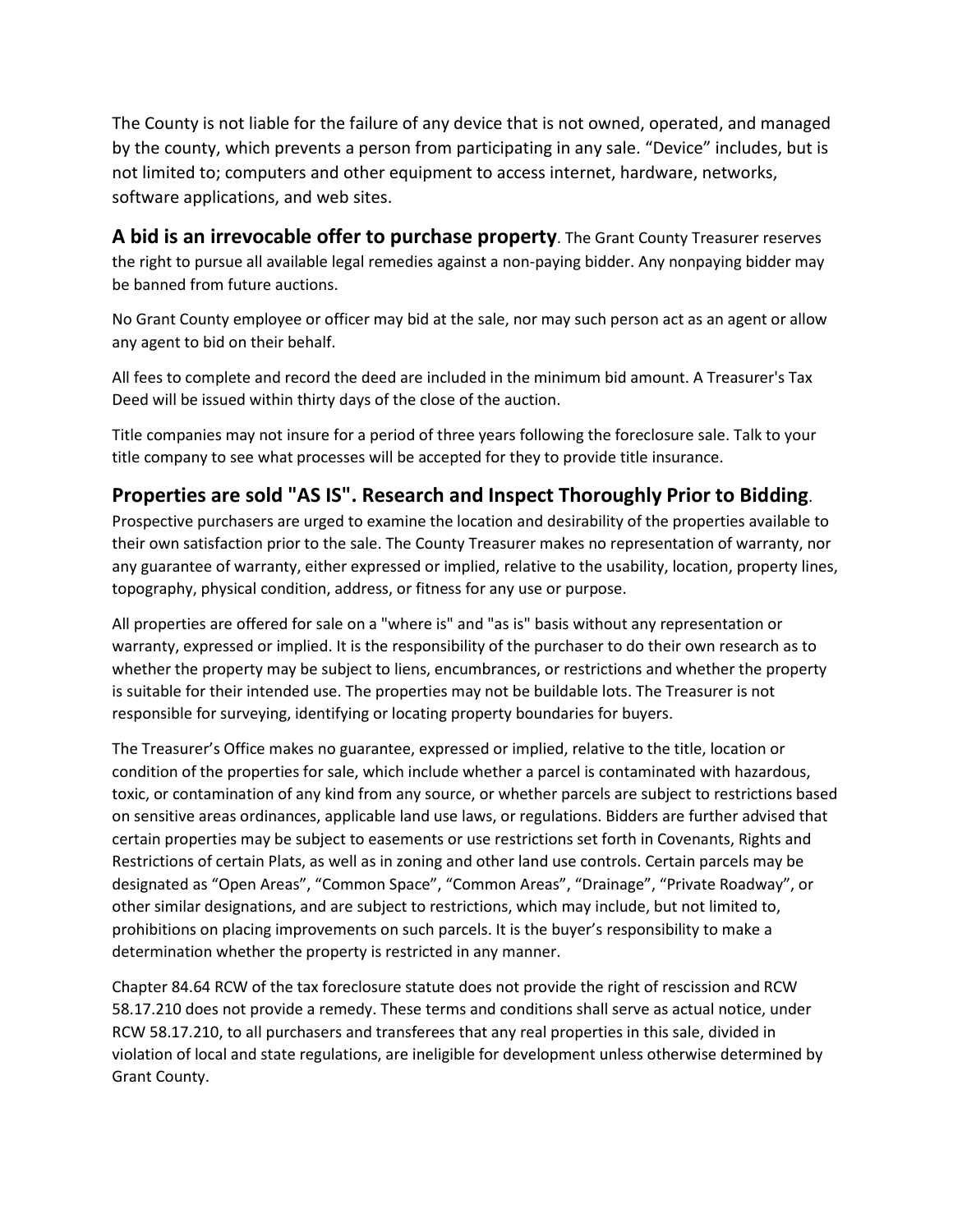Properties are sold free and clear of liens and encumbrances except Internal Revenue Service liens and certain municipal liens, such as Local Improvement District, and Irrigation Assessment liens made known to us. Recorded easements are not extinguished by a tax sale.

Photographs (if attached) of an asset are for general representation purposes only. Grant County will not assume any liability for alleged loss or damages which may result from the purchase of property relied upon via photograph.

The County has posted physical notice on homes and commercial buildings. To the best of our knowledge, the County has accurately identified those properties. The Treasurer is not responsible for identifying or locating, for prospective buyers, properties that are being auctioned.

## **Redemption Rights**

There is no general right of redemption for properties sold in real property tax foreclosure auctions, whether by title, interest or estate. An exception is made for minors or persons adjudicated to be legally incompetent who can redeem their property at any time within three (3) years after the date of sale. Interest is not earned on redemption. The IRS has a redemption right to acquire the property within 120 days of a sale. An active military service member may also have redemption rights. Sales may be subject to rights of owners or interested persons established on appeal of the foreclosure judgment or in an action to recover property sold for taxes where allowed by law.

#### **Exemptions**

Any property with a current senior or disability exemption will be canceled effective the date of sale. Per State law, the remainder of the tax year will be recalculated, and due to the county. These recalculated taxes are a lien upon the property and the new property owner will receive an updated tax statement. Certain parcels may have previously been classified as current use/open space lands and valued by the Assessor in accordance with the provisions of Chapters 84.33 and 84.34 of the Revised Code of Washington. All parcel with such classifications have been removed from such program and the corresponding removal lien has been added to the foreclosing parcel's minimum bid.

#### **Excess Proceeds**

The County Treasurer will hold any proceeds from the sale in excess of the minimum bid for a period up to three (3) years. Excess funds will be paid upon proper application of claim by the owner of record. The owner of record is determined as of the date the Certificates of Delinquency are issued.

The amount of fees or compensation provided to third parties assisting in locating or purporting to locate any property or surplus funds is limited to 5% of the value returned to the rightful owner under RCW 63.29.350. Any person violating this section is guilty of a misdemeanor and shall be fined not less than the amount of the fee or charge he or she has sought or received or contracted for, and not more than 10 times such amount, or imprisonment for not more than 30 days, or both.

## **Tax Title Property**

Properties that are not bid on by the close of the final auction will become Tax Title property with Grant County holding the parcel as a trustee.